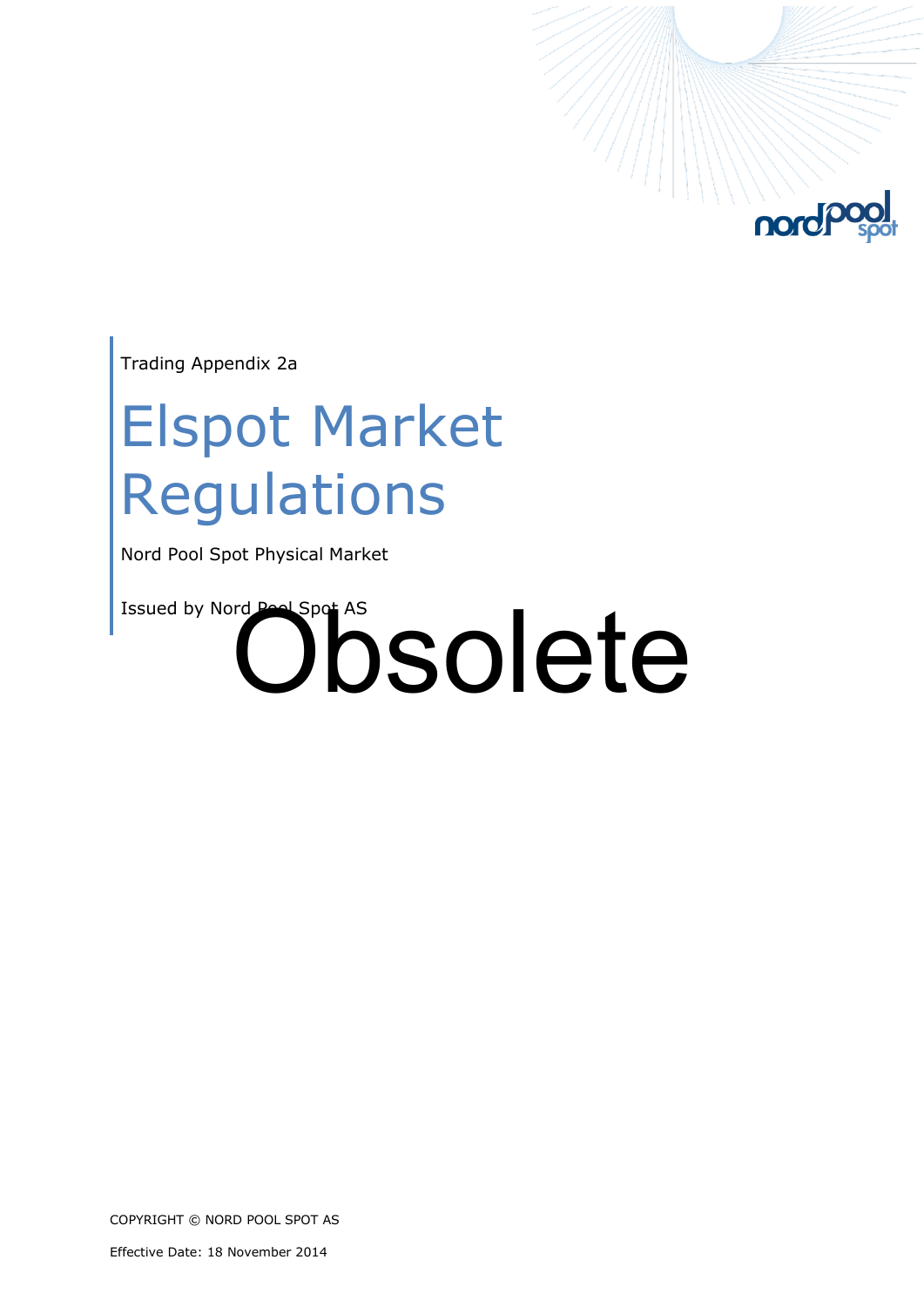#### **ELSPOT MARKET REGULATIONS**

#### **1. INTRODUCTION**

- 1.1.1 These Elspot Market Regulations contain detailed provisions on Orders and Elspot Price calculation in the Elspot Market and are part of the Trading Rules.
- 1.1.2 The Elspot Market provides the possibility of Trading by means of day ahead Trading based on all Orders received by Participants prior to Gate Closure.
- 1.1.3 Following Gate Closure, all volume and Orders received are stacked and market equilibrium is calculated. Based on the price and volume market equilibrium, each Participant's rights and obligations regarding the sale and purchase of electricity for the relevant Delivery Hours are determined as further set out herein.
- 1.1.4 Transactions resulting from Orders being matched in the ETS are automatically and mandatory registered for Clearing
- 1.1.5 NPS will calculate and publish an Elspot System Price in addition to the Elspot Area Prices. The Elspot System Price may be published separately and at a later time than the Elspot Area Price publication.

#### **2. REGISTRATION OF ORDERS**

#### **2.1 Order Form**

- 2.1.1 Orders in the Elspot Market shall be submitted using NPS' standard Order form and shall be transmitted to NPS per electronic communications as specified by NPS.
- 2.1.2 The Participants normally using other electronic communication than SESAM Web in accordance with Section 2.1.1 above, is obliged to use SESAM Web as a backup in case their ordinary means  $\mathbb{F}$  communications are not working.
- 2.1.3 NPS may in situations when is ecified communication according to Section 2.1.1 and 2.1.2 is not working, decide that an alternative order form as specified winny, e.g as a file in email or copy of Order from previous day, may be used. Now you as situations restrict The number of Price Steps in the Hourly Orders and the number of Block Orders.<br>
The number of Price Steps in the Hourly Orders and the number of Block Orders.
- 2.1.4 The Order form must provide complete information in order to be valid. In case of rejection, the Price Report received by the Participant from NPS will declare that no Transaction is concluded.
- 2.1.5 The Participants are responsible to check that the Orders submitted are correct and valid. This includes also situations where manual handling of the Orders by NPS has been found necessary.

#### **2.2 Quoting**

- 2.2.1 Subject only to Clause [2.5](#page-2-0) all Orders are binding and are available for acceptance in accordance with these Elspot Market Regulations.
- 2.2.2 Orders shall be quoted using the Order Types as further specified in Section [3 below.](#page-2-1) Each Order must specify whether it is a Bid or an Offer, where Bids are denoted by positive Energy Volume numbers and Offers as negative Energy Volume numbers.
- 2.2.3 Energy Volume Limits and Order Price Limits must be within the Price Range at all times specified by NPS.
- 2.2.4 The Participant can only quote Orders in Bidding Areas where the Participant or Client undertakes production, consumption or is party to contracts relating to physical delivery or purchase.
- 2.2.5 Each Order to each Auction represents an individual and independent Order for the Delivery Period(s) to which it relates. Except as specifically mandated by the Order Type used and subject to Section [2.5](#page-2-0) and the Linked Block Orders described in Section 3.3.2, each Order shall represent an individual offer to buy or sell independent of any other Orders submitted by, or on behalf of, each Participant to the same Auction during that Delivery Period(s).
- 2.2.6 Each Auction always relates to the following day starting from 00:00 CET. Orders can be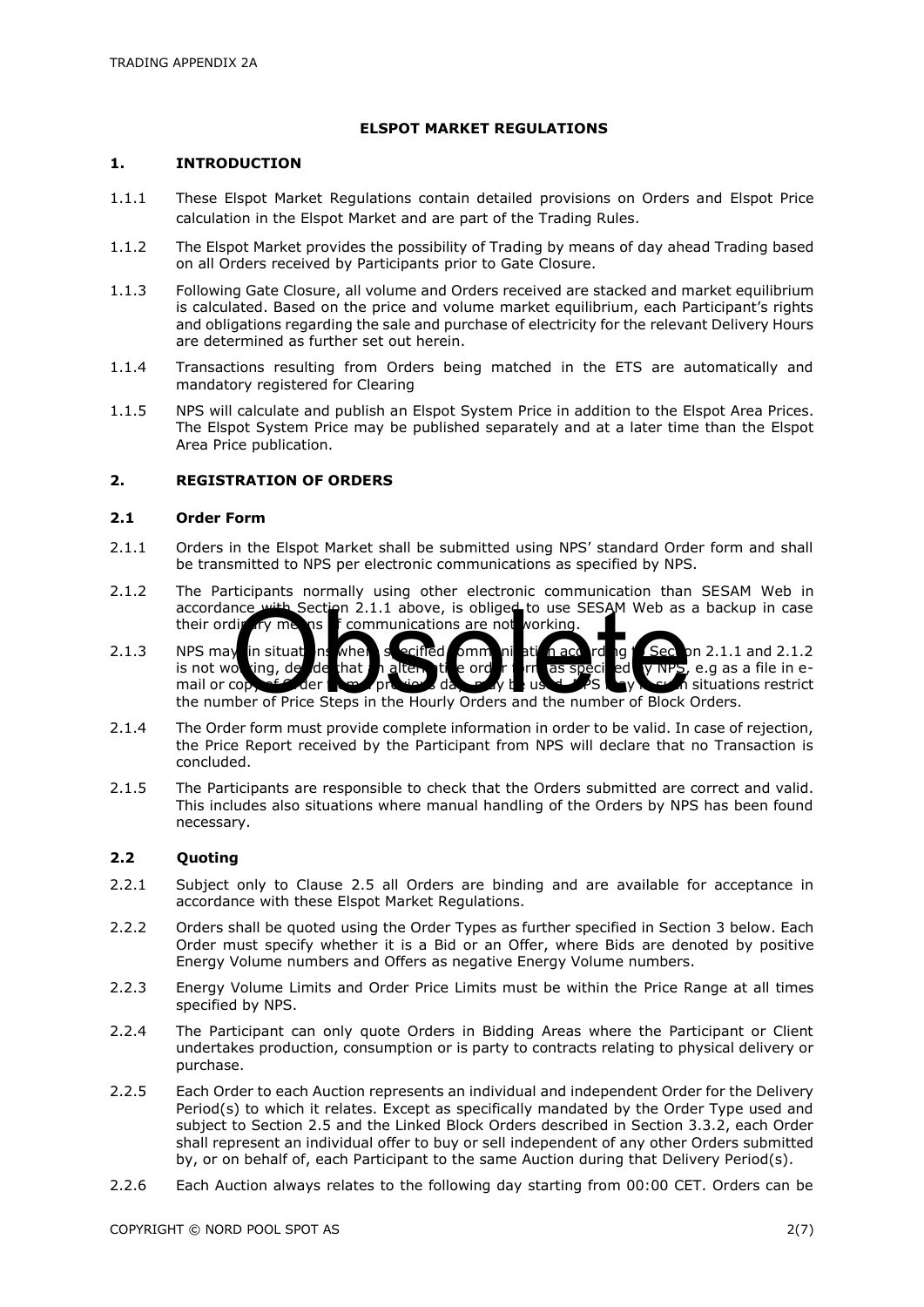registered from the time they are made available for Trading and until Gate Closure.

- 2.2.7 NPS may in its sole discretion, but shall have no obligation to, contact Participants by telephone or e-mail and offer that the Participant may transmit and/or correct an Order should NPS have reason to believe that an Order transmitted by the Participant is erroneous, or that the Participant erroneously has failed to transmit an Order.
- 2.2.8 Orders from Client Representatives shall be specified for each Client and for the Client Representative.
- 2.2.9 The Participants shall use Trading in the Elspot Market to achieve balance between energy inflow and energy demand in each Bidding Area. In order to control that this is done, NPS may require documentation for the Participant's basis for the Orders.

#### **2.3 Price Range**

- 2.3.1 NPS shall for each Auction set a Price Range within which all Order Prices in the Elspot Market must be for that Auction. Participants shall be informed of the Price Range prior to the opening for Orders for each Auction.
- 2.3.2 NPS may change the Price Range set by giving at least 4 (four) days' notice. In case of a change of the Price Range for any Auction following the opening of Orders for that Auction, all Orders submitted prior to such change will automatically be deleted.
- 2.3.3 Prices for Orders are to be quoted in a currency approved by NPS. The maximum number of decimals that can be quoted in each currency is determined by NPS.

#### **2.4 Gate Closure**

- 2.4.1 By no later than Gate Closure each day the Participant shall submit its Orders relating to the next day starting from 00:00 CET.
- 2.4.2 Orders received following Gate Closure will be considered null and void regardless of cause.<br>For the avidance of dubt, this also applies to Offers received after Gate Closure by reason For the avoidance of dubt, this also applies to Orders received after Gate Closure by reason<br>of Force ajeure of corders received after Gate Closure by reason<br>is in any efault.<br>Participant experience and the space of the co of Force Majeure or communication failure and irrespective of the fact and not the Participant is in any default. is in any
- 2.4.3 Participants experience of the sale of the submitting orders of NPS must inform NPS about this immediately.

#### <span id="page-2-0"></span>**2.5 Order Amendments**

- 2.5.1 Hourly Orders which have been submitted are cancelled if the Participant submits a new Hourly Order covering the same Delivery Hour. In case of several Hourly Orders submitted by the same Participant for the same Delivery Hour, the Hourly Order last received by NPS will consequently always be the only Hourly Order which is deemed valid.
- 2.5.2 All Block Orders and Flexible Hourly Orders received will be valid unless a later Block Order or Flexible Hourly Offer (respectively) specifically holds that it represents a change to an identified Block Order or Flexible Hourly Offer (as the case may be) previously submitted, in accordance with the change procedure for the relevant Product as set by NPS.
- 2.5.3 The Participants are responsible to check that the Orders (and any amendments thereto) submitted and received by NPS are correct and valid.

#### <span id="page-2-1"></span>**3. ORDER TYPES**

#### **3.1 Hourly Orders**

- 3.1.1 Hourly Orders are the Participant's statement of its willingness to purchase or sell a specified Energy Volume in a specific Bidding Area at a specified price in a given Delivery Hour of the applicable Delivery Day.
- 3.1.2 In each Hourly Order, the Participant shall submit a set of Order Price and Energy Volume specifications for the applicable Delivery Hour and Bidding Area, starting with the Energy Volume at the lower Order Price Limit and ending with the Energy Volume Limit at the upper Order Price Limit. Additional Price Steps may be specified as set out in the Product Specifications.
- 3.1.3 The Energy Volume given in an Hourly Order for sale (Offer) must be constant or increasing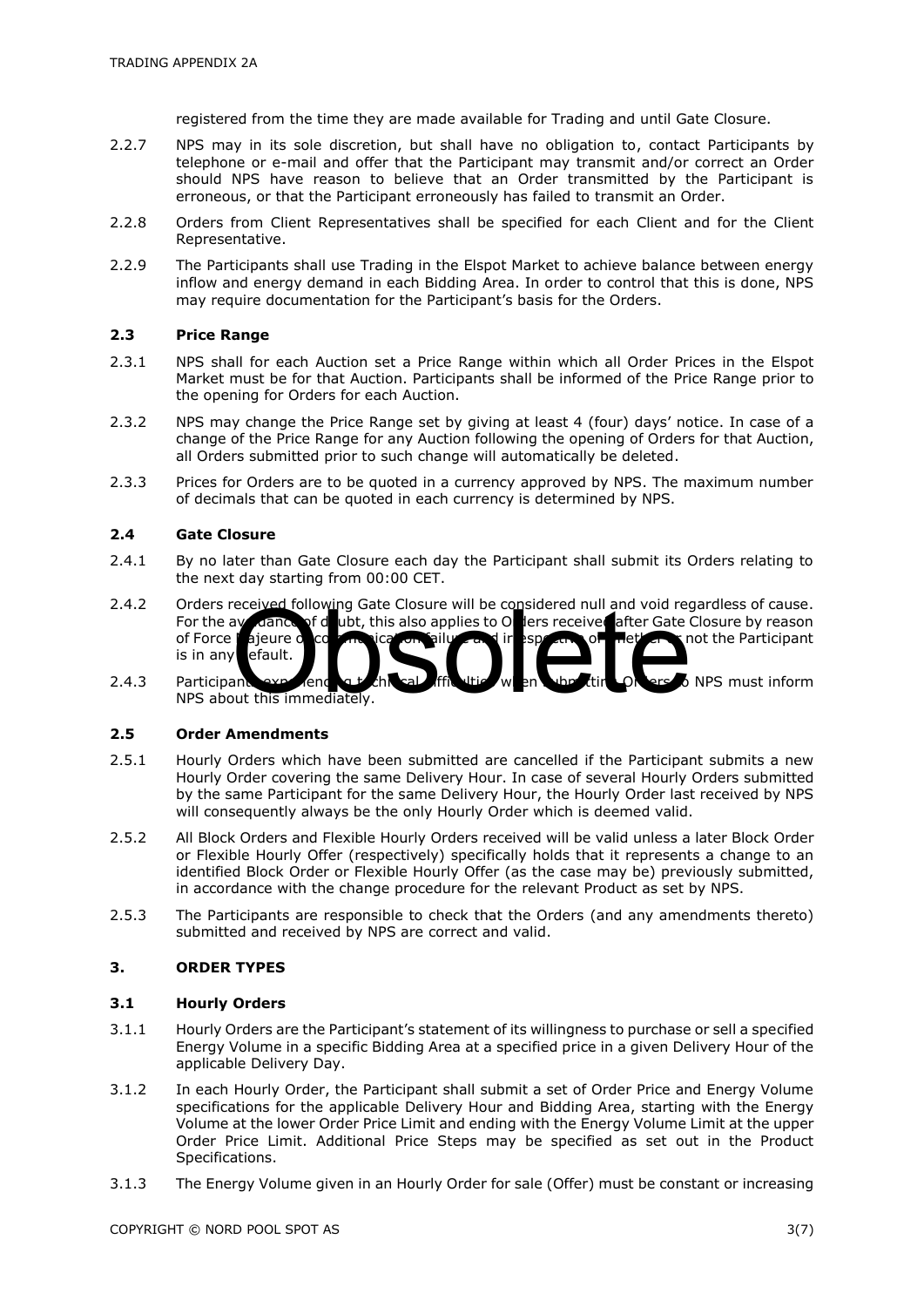with increasing Order Prices. The Energy Volume given in an Hourly Order for purchase (Bid) must be constant or decreasing with increasing Order Prices.

3.1.4 To create an Order curve, NPS will upon reception of an Hourly Order interpolate the values between each Price Step in the Hourly Order by means of linear interpolation, and the Hourly Order will be deemed to apply to each interpolated value on the resulting Order curve.

#### **3.2 Flexible Hourly Offers**

- 3.2.1 A Participant may submit Flexible Hourly Offers. Flexible Hourly Offers are the Participant's specification of possible additional sales (but not purchases) in any Delivery Hour.
- 3.2.2 The Flexible Hourly Offer shall specify which Energy Volume the Participant would be willing to sell at a specified Order Price Limit in any non-specific Delivery Hour of the applicable Delivery Day.

#### **3.3 Block Orders**

- 3.3.1 Block Orders are the Participant's statement of its willingness to purchase or sell a specified Energy Volume at a specified Order Price during a minimum of three (3) consecutive Delivery Hours. In the Block Order, the Participant shall submit an Order Price, the hourly Energy Volume per block and the start and stop time of the block.
- 3.3.2 When submitting a Linked Block Order, the Participant must specify the order of priority between the linked blocks. NPS sets the maximum number of priority levels allowed and the number of Block Orders allowed on each priority level, and this can be changed by NPS at any time on one (1) day's written notice.

#### **3.4 Convertible Block Offers**

- 3.4.1 Participants who have notified NPS in advance are entitled to register Block Offers which if needed stand between the Hourly Offers. The Participant shall for each Block Offer needed shall be converted to Hourly Offers. The Participant shall for each Block Offer<br>indicate nether the Los Offers a become erth d. Zon tall the Zon v Price in the event indicate whether the Block Offer is to be converted, and state the Hourly Price in the event of convertion. Convertion shall sake price if the Block of the price in the event of conversion. Conversion shall take place if the Block of the Indian share that and the price calculation pursual to the Section 4 of each in the price for one or more Delivery Hours pursuant to Section 4 gives a Maximum Price for one or more Delivery Hours included in 3.4.2 Conversion will involve all Block Offers accepted for conversion and comprising one or activities on the state of conversion will involve all Block Offers accepted for conversion and comprising one or activities on t
- several hour(s) in which such a maximum price is reached. Conversion implies that the Block Offer is changed into independent Hourly Offers with a minimum Tick Size as specified in Product Specifications. NPS then carries out a new price calculation in accordance with Section 4 including the new Hourly Offers and excluding the converted Block Offers.
- 3.4.3 A list of Participants entitled to convert Block Offers is published on NPS's web page. After block conversion has taken place, NPS will publish information regarding the block conversion.
- 3.4.4 No Convertible Block Order shall be a Linked Block Order.

#### **4. MATCHING**

#### **4.1 Matching of Hourly Orders and Calculation of Elspot Price and Auction Volume**

- 4.1.1 All Orders submitted for each Delivery Hour will be regarded as a point on an Order curve for Offers and Bids respectively, where each Order curve is created by interpolating straight lines between the Orders on the curve. The point of intersection between the aggregated Offer and Bid curves establishes the Elspot Price and Energy Volume per Bidding Area for that Delivery Hour.
- 4.1.2 Any imbalance between total Offers and total Bids caused by the rounding off of volumes for each Participant when calculating the Elspot Area Price will be shared between Participants whose Orders are accepted in respect of the relevant Delivery Hour.
- 4.1.3 All Transactions in the Elspot Market relating to one Delivery Hour will be carried out at the Elspot Area Price applicable for that Delivery Hour.
- 4.1.4 All Prices are calculated in EUR.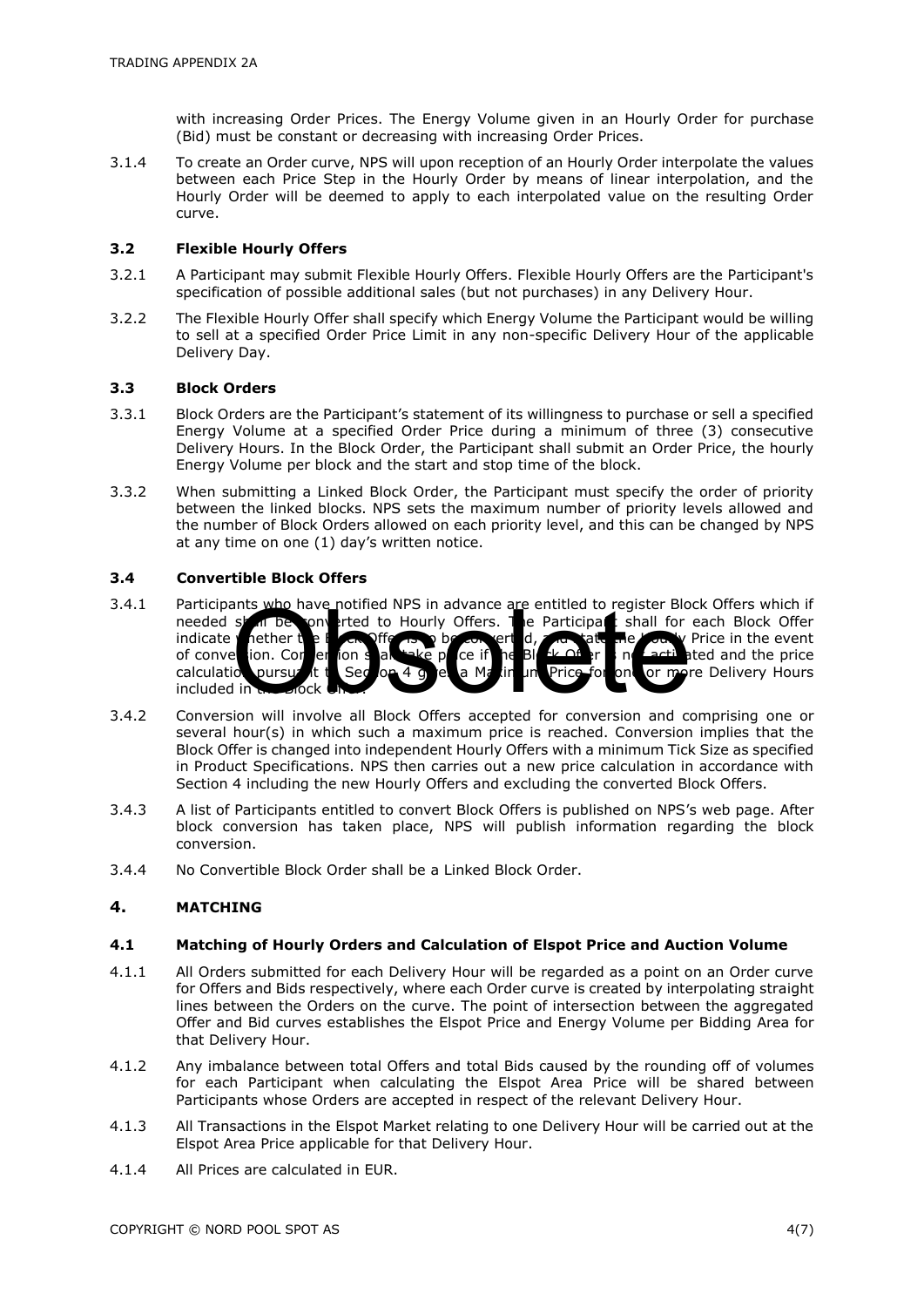#### **4.2 Matching of Flexible Hourly Offers and Block Orders**

- 4.2.1 A Flexible Hourly Offer may be matched if the Order Price and volume criteria of the Flexible Hourly Offer are met in relation to the relevant Auction Price and Energy Volume. The priority between the different Flexible Hourly Offers shall be based on the Order Price of the Flexible Hourly Offer, with the lowest Order Price ranking first.
- <span id="page-4-0"></span>4.2.2 If activated, the Flexible Hourly Offer will be activated in the Delivery Hour which it provides the highest overall Social Welfare.
- <span id="page-4-1"></span>4.2.3 Block Orders are activated if they meet the criteria below:
	- a. A Block Order for sale is activated when and if the average Elspot Price for the Delivery Hours comprised by the Block Order is equal to or higher than the Order Price set forth in the Block Order. A Block Order for purchase is activated if the average Auction Price for the Delivery Hours comprised by the Block Order is equal to or lower than the Order Price set forth in the Block Order. In addition, the submitted volume of the Block Order must be matched in full.
	- b. In case of competing Block Orders where not all Block Orders can be activated under [4.2.2\(](#page-4-0)[a\)](#page-4-1) above, the selection of activated Block Orders shall be based on (i) the difference between the Elspot Area Price and the Order Price of the Block Order for the relevant Delivery Hours, with the Block Order(s) with larger difference ranking higher in priority; and (ii) energy, which means volume multiplied with the number of hours in the block. If for competing Block Orders the difference between the Order Price and the Elspot Area Price is equal, then the Block Order or the combination of the Block Orders that gives the largest volume will be given priority.
	- c. In case of two or more identical and competing Block Orders where not all Block Orders can be activated under 4.2.3(a) or (b) above, the selection between the Block Orders is random.
- 4.2.4 In respect of Linked Block Orders, the normal rules for activation of Block Orders in Section 4.2.3 app<sup>y</sup>, but any Block Order which does not have the highest priority within its linked block will only be active activities with the Block of a straight of the priority within the relevant linked block of a straight priority within the relevant linked block are active ted. For the avoidance of order to do to  $\mathbb{R}$  be that is not otherwise activated **according to Section 4.2.3** may still be activated as part of a Linked Block Order if the activation of such Block Order, together with such other Block Orders at lower priority levels of the Linked Block Order, does not result in an overall loss for the Participant submitting such Linked Block Order. execution of Block Orders, the normal rules for activation of Block<br>il only be cited if the Block of the bigger of the highle principle<br>if the activation of such block Order, together with such other block order<br>of the Lin

#### **4.3 Procedure in Case of Non-Matching**

- 4.3.1 If situations occur where a point of intersection between the Order curve for Offers and Bids is not achieved ("non-matching"), NPS will, using best endeavors, effectuate one or more of the following measures in accordance with applicable procedures:
	- a. Convert Block Orders that are available for conversion in the relevant Bidding Area.
	- b. In the event of Decoupling on the border between Denmark and Germany, activate separate purchase or sales offer from Energinet.dk.
	- c. Activate Peak Load Reserves in applicable Bidding Area.
	- d. Ask the relevant TSOs about the possibility to adjust the trading capacity.
	- e. Block Orders that increase the need for curtailment in the market and that include the Delivery Hour where curtailments occur are excluded from the Elspot Price calculation, and such Block Orders are rejected in their entirety.
	- f. Deduct Orders on a pro rata basis until a point of intersection is achieved.
- 4.3.2 Any imbalance between total purchase and total sale caused by the curtailment of Orders when accurately calculating the Elspot Area Price pursuant to Section 4.3.1 will be shared between all Participants within each Bidding Area.

#### **5. REOPENING IN CASE OF UNFORESEEN DECOUPLING**

5.1.1 In the event of unforeseen Decoupling between the Electricity Exchange Area and any neighboring market places, except for market coupling across SwePol link to Poland, NPS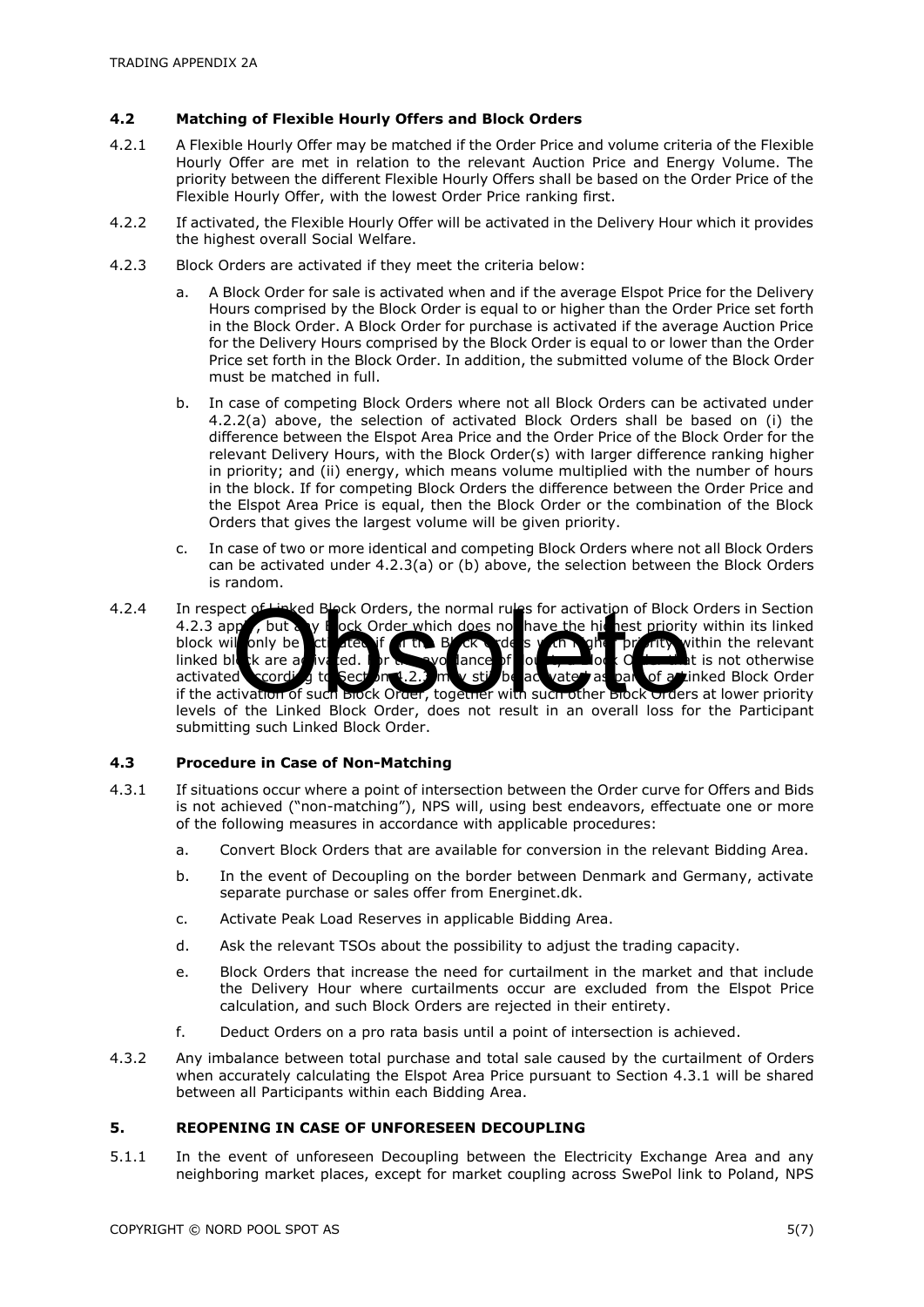will announce Reopening.

- 5.1.2 During the Reopening any Participant or Client Representative on own behalf or on behalf of a Client, may enter or re-enter Orders for Elspot
- 5.1.3 The Reopening will resume for a period announced by NPS and in accordance with the NWE Price Coupling procedures.

#### **6. REPORTS**

#### **6.1 Price Report**

- 6.1.1 When the Auction has been completed a preliminary publication will be made of Elspot Area Prices, Elspot System Price and corresponding Energy Volumes within and between Bidding Areas. The Auction results are then subject to final confirmation in accordance with the applicable NWE Price Coupling procedures.
- 6.1.2 As soon as the Elspot Area Prices and Energy Volumes have been confirmed by all, NPS shall inform each Participant of its confirmed purchase/sale position in a Price Report.
- 6.1.3 The Price Report specifies the Elspot Area Price and Energy Volume for each Delivery Hour for each Elspot Area in which Order(s) have been matched.
- 6.1.4 Price Reports prepared for Client Representatives shall specify the Area Prices and Energy Volumes for each Client in addition to those in respect of the Client Representative's own Trading.
- 6.1.5 The Price Reports will normally be made available to Participants on SESAM web immediately following Final confirmation of the Auction results. If the Price Report is delayed, NPS shall give the Participants notice of such delay as soon as possible Price reports will in addition be sent to each Participant by communication specified by NPS.

#### **7. HANDLING OF ERRORS**

- 7.1.1 If the Participant becomes aware of errors in  $\mathsf{r}$  or  $f(s)$ , the Participant shall notify NPS  $immediately$  of such errors. HANDLIN FREE RS<br>If the Participant ed mess avere of rors<br>Following recept of a notice pursuant to Section 7.1.1, NPS shan consider in its sole<br>discretion whether any measures can be taken to avoid or mitigate any potential
- 7.1.2 Following receipt of a notice pursuant to Section 7.1.1, NPS shall consider in its sole the Participant without conflicting with the Auction Price and the interests of the market, other Participants, or any obligations of NPS.

#### **8. AUCTION DELAY OR FAILURE**

- 8.1.1 If NPS is delayed in performing an Auction, NPS shall inform Participants by publishing an Operational Message on NPS website with regular intervals starting no later than 13:00 CET, until such time as the Auction is successfully completed.
- 8.1.2 If NPS is not able to determine the Elspot Prices before 20:00 on the day prior to the Delivery Day, the Price Report from the previous day will be deemed valid hour by hour in respect of both Auction Prices and Energy Volumes for the Delivery-Day in question. In this context, the "previous day" means the previous working day if the auction failure has effect on a working day, and the previous weekend day or public holiday, as appropriate, if the auction failure has effect on a Saturday, Sunday or public holiday. Working day means days from Monday to Friday, not including legal public holidays which are identified as public holiday in countries in the Electricity Exchange Area together having at least 67% of the consumption the previous year. Christmas Eve (24/12) and New Year's Eve (31/12) are considered public holidays.
- 8.1.3 In the event that NPS is not able to determine the Elspot System Price before 20:00 on the day prior to the Delivery Day, but the calculation of the Elspot Area Prices is successfully completed, NPS will calculate a volume weighted price based on the Elspot Area Price and the area sales volumes as specified in Trading Appendix 3 – Product Specification.